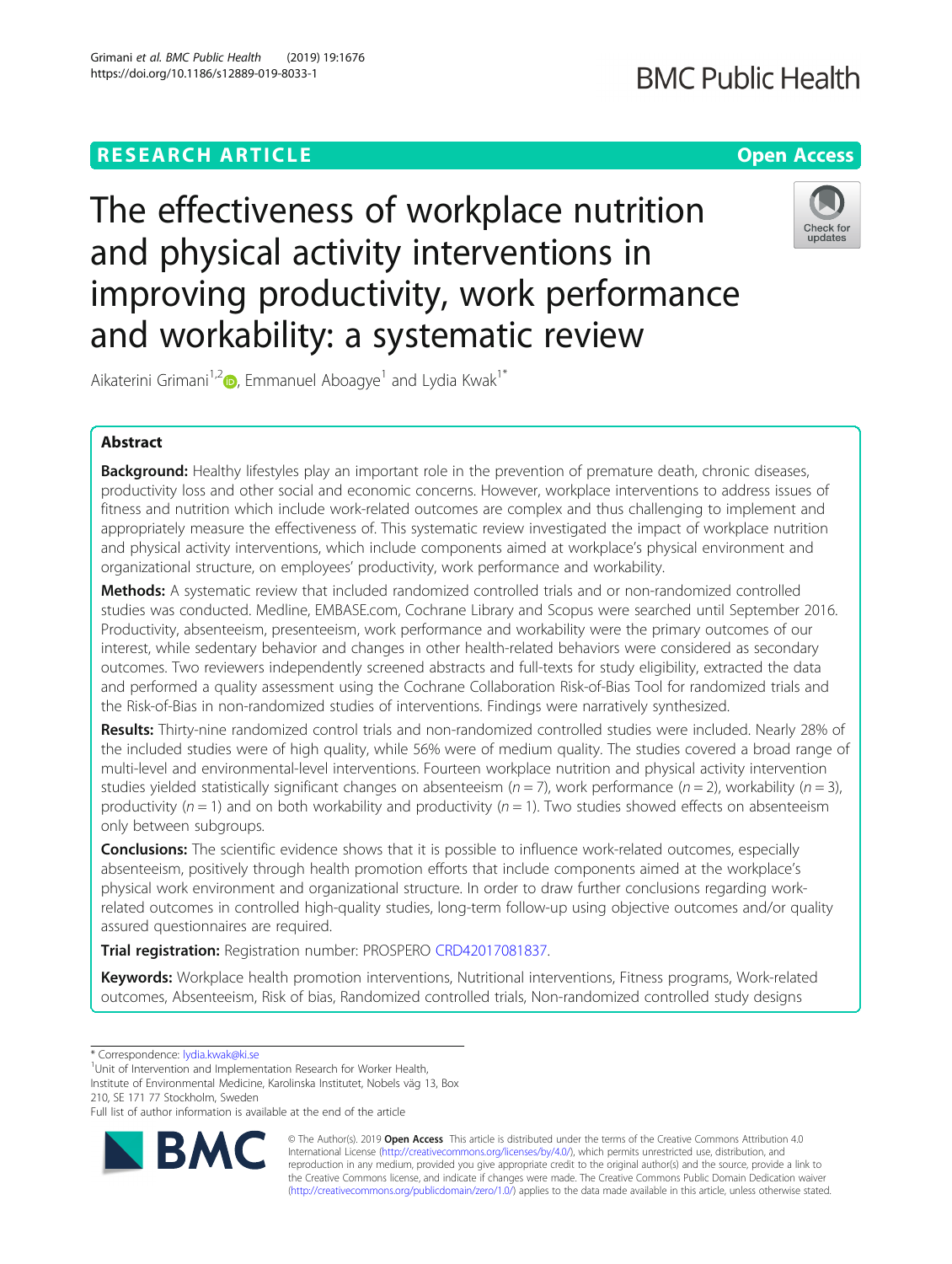# Background

Physical inactivity and unhealthy eating behaviors are responsible for a substantial economic burden including lost productivity, which arises from two sources: absenteeism (time away from work due to illness or disability) and presenteeism (reduced productivity while at work) [[1](#page-10-0)–[4\]](#page-10-0). The workplace is an opportune setting for health promotion and for reaching a large part of the working population, including those individuals that are often difficult to reach, such as young men with lower social socioeconomic status. Promotion of physical activity and healthy nutritional behavior at the workplace could be an integrated initiative that improves worker health and enhances business performance [[5\]](#page-10-0). According to the existing literature, workplace physical activity and nutrition interventions that involved counseling, education and on-site group activities have generally shown significant changes in employee sedentary and eating behavior, improving physical and mental health and a positive return on investment by reducing health care costs as well as overall absenteeism [[6](#page-10-0)–[8](#page-10-0)].

To date, several reviews have summarized the effectiveness of physical activity and nutritional workplace interventions  $[5, 7-9]$  $[5, 7-9]$  $[5, 7-9]$  $[5, 7-9]$  $[5, 7-9]$  $[5, 7-9]$ . The majority of these reviews focus on health-related outcomes. Only few systematic reviews have focused on work-related outcomes, such as productivity and absenteeism  $[7, 9-11]$  $[7, 9-11]$  $[7, 9-11]$  $[7, 9-11]$  $[7, 9-11]$  $[7, 9-11]$ , and show that existing evidence is unclear and insufficient. Literature on the cost-effectiveness of workplace physical activity and nutrition interventions highlight the need for highquality economic evidence, as the number of economic evaluation studies is limited and lacks methodological quality [\[6](#page-10-0), [12,](#page-10-0) [13](#page-10-0)]. Knowledge on the economic and work-related outcomes of workplace health promotion interventions is of great importance for decision making that could further encourage investments in physical activity and nutritional strategies [[14\]](#page-10-0). This is especially valuable due to limited resources forcing workplaces to choose between several intervention targets.

According to the Socio-ecological model, health behavior is a result of the interaction between the individual and the environment  $[15]$  $[15]$  $[15]$ . Promoting a change in physical activity and dietary behavior at the workplace should therefore include changes in workplace's physical environment and organizational structure [\[16](#page-10-0)]. Exposure to changes in workplace's physical environment (e.g. availability of healthy foods in vending-machines) and organizational structure (e.g. policies) can in addition facilitate behavior change in large segments of the working population [[16,](#page-10-0) [17\]](#page-10-0). The evidence regarding the impact of those environmental and organizational changes on work-related outcomes is conflicting or insufficient, though [[7\]](#page-10-0). Few reviews on the effectiveness of workplace physical activity and nutrition interventions have however reported on the effectiveness of intervention components aimed at changes in the workplace physical environment and/or organizational structure [\[7](#page-10-0), [9](#page-10-0), [10](#page-10-0), [18\]](#page-10-0).

Given the above, there is a growing literature on the evaluation of the effectiveness of workplace physical activity and nutrition interventions, however, there is still a gap regarding the work-related outcomes. In order to fill the gaps and shortcomings previously identified in the literature, the aim of the present systematic review was to investigate the impact of workplace physical activity and nutrition interventions, that include components aimed at the workplace's physical environment and/or organizational structure, on employees productivity, work performance and workability.

# Methods

This systematic review was registered in the International Prospective Register of Systematic Reviews (with Registration number CRD42017081837) and adhered to the Preferred Reporting Items for Systematic Reviews and Meta-Analyses (PRISMA) statement [[19](#page-10-0), [20\]](#page-10-0) and the Assessment of Multiple Systematic Reviews (AMSTAR) guidelines [[21](#page-10-0)].

## Search strategy and inclusion criteria

A two-step search strategy has been followed. Firstly, a comprehensive literature search in Medline, Cochrane Library and PROPSERO was conducted, using Medical Subject Headings (MeSH) terms and relevant keywords, in order to identify previous systematic reviews with resembling objective as in this search regarding the impact of workplace nutrition and physical activity interventions on productivity, work performance and workability [[7,](#page-10-0) [9,](#page-10-0) [18](#page-10-0)]. The MeSH is a controlled vocabulary for describing various biomedical topics which has been shown to greatly facilitate document retrieval [\[22](#page-10-0)]. Studies were identified from the reference lists of systematic reviews which met the inclusion criteria and were included in the review. In addition, Google Scholar search engine was searched.

Since the most recent systematic reviews with resembling objective had captured relevant studies until the year 2014 [[7,](#page-10-0) [9](#page-10-0), [18\]](#page-10-0), an update search strategy following PICOS was also developed. The PICOS tool focuses on the Population, Intervention, Comparison, Outcome and Study design of an article. It is a framework designed to make the process of the literature searching more rapid and accurate, limiting the number of irrelevant articles [\[23\]](#page-10-0). Two experienced university librarians (CG, SG) developed the search strategy (Additional file [1](#page-9-0)) based on the provided PICOS. The search was conducted in four electronic databases: Medline, EMBASE.com, Cochrane Library and Scopus and covered year 2015 to September 2016.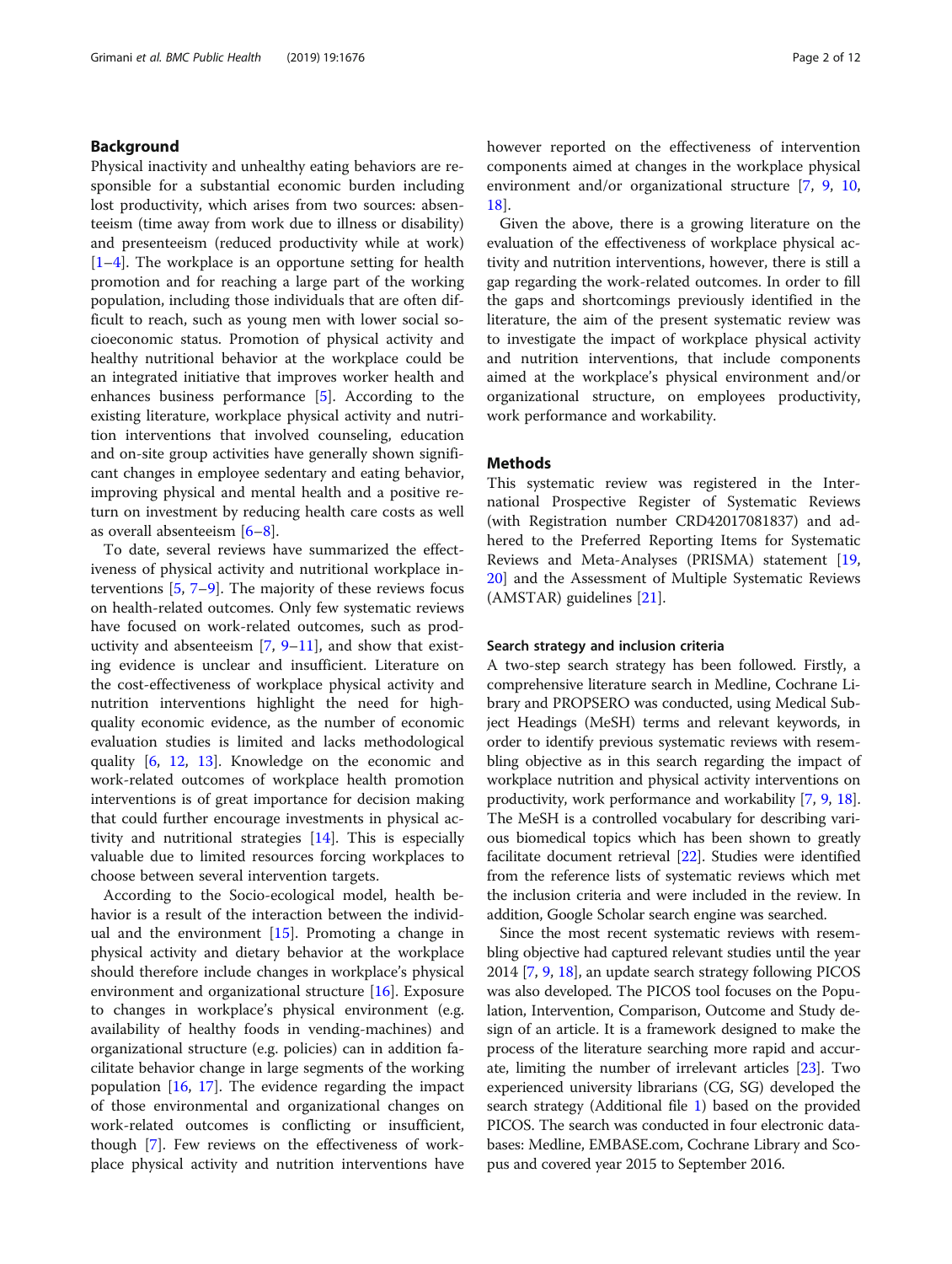The search strategies included studies conducted in High Income Countries (HICs), due to the different Occupational Health and Safety (OHS) context between the developed and the developing countries [\[14\]](#page-10-0). Searches were restricted to include studies with healthy adults over 18 years of age working in a full- or part-time capacity, and written in English language. Furthermore, studies which constitute "grey literature", such as editorials, letters, working papers, reports and reviews were excluded.

Any workplace nutrition and physical activity intervention examining the organizational-, environmental- or multi-level effect on work-related outcomes such as productivity, absenteeism, presenteeism, work performance and workability was included. There was no restriction on the length of the intervention in order to study the short-term as well as the long-term effects of interventions. The research studies were either randomized controlled trials (RCTs) or non-randomized controlled study designs (NRSs) with a predefined control group or comparator group. Schelvis, Hengel [[24\]](#page-10-0) strongly suggest researchers who conduct systematic reviews to include studies applying alternative research designs such as NRSs. There were no restrictions on the type of comparator used in the study. The search process was done in accordance with the recommendations of the Cochrane Collaboration [[25\]](#page-10-0).

## Selection strategy

The screening process of abstracts and titles of systematic reviews was conducted by one reviewer. The systematic reviews were included if they met the inclusion criteria. Subsequently a reference list was conducted containing the studies of the selected systematic reviews.

Three reviewers (AG, EA, LK) independently selected studies by screening abstracts and titles of intervention studies, based on the inclusion criteria. Subsequently, three groups of two reviewers (group 1: AG, EA; group 2: AG, LK; group 3: EA, LK) independently determined the eligibility of studies on the basis of a review of the full texts, using a predesigned criteria form (Additional file [1](#page-9-0)). Any disagreement about selection in included studies were solved through discussion or by involving a third reviewer who did not participate to the group (AG or EA or LK).

#### Quality assessment

In order to evaluate the methodological quality of included studies, the Cochrane Collaboration Risk of Bias Tool (CCRBT) for RCTs [\[25\]](#page-10-0) and the Risk of Bias in NRSs of interventions tool (ROBINS-I) were used [[26,](#page-10-0) [27\]](#page-10-0). ROBINS-I is mainly distinct from CCRBT because of the randomization. For the first three domains, randomization, if properly implemented, protects against biases that arise before the start of intervention but not after. Therefore, there is substantial overlap for the last four domains between the two assessment tools [[25,](#page-10-0) [26](#page-10-0)]. The Cochrane Collaboration is strongly encouraging all reviewers to use these tools to establish consistency and avoid discrepancies in assessment of methodological quality among all review groups.

Methodological quality of each study was independently evaluated by two review authors (AG, EA), using the assessment tools. Disagreements were resolved by discussion until consensus was reached. A senior expert (GB) contributed to the assessment procedure whenever considered to be necessary.

# Data extraction and evidence synthesis

To identify the key elements from existing guidelines and texts, as well as from relevant systematic reviews, we followed the same data extraction procedure as in a previous systematic review [\[28](#page-10-0)]. A data extraction form was developed, reviewed and refined by the authors to better capture the key aspects that are essential for evaluation, synthesis and presentation, ensuring the adequacy of the tool. The data extraction form included information on publication (title, authors, year), location, occupation / industrial sector of target population, number of participants, company size and type, type of study design, measurement time period, type and description of the intervention, studies' outcomes, our primary and secondary outcomes. Three reviewers extracted the data (AG, EA, LK) from equal number of studies. It was not possible to conduct a meta-analysis due to the heterogeneity of study designs, populations, interventions, and outcomes. We provided a narrative synthesis of the findings from the effective included studies, structured around the level of intervention (i.e. organizational-, environmental-, multi-level) and the type of the intervention (nutrition, physical activity, both).

## Results

## Literature searches

Seventy three systematic reviews were assessed, resulting in a list of 699 RCTs and NRSs. After duplicates were removed ( $n = 284$ ), a total of 415 citations remained for screening. After the update search, a total of 2209 citations were screened. One hundred and fifty three articles retrieved in full text, and 39 of them fulfilled the inclusion criteria (see Fig. [1](#page-3-0)).

## Description and characteristics of included studies

Nineteen included studies were RCT, while 20 included studies used NRS design, such as quasi-experimental controlled study design and pretest/ posttest controlled study design. Eighteen studies were carried out in the United States, seventeen studies in Europe and four studies in Australia. The studies included working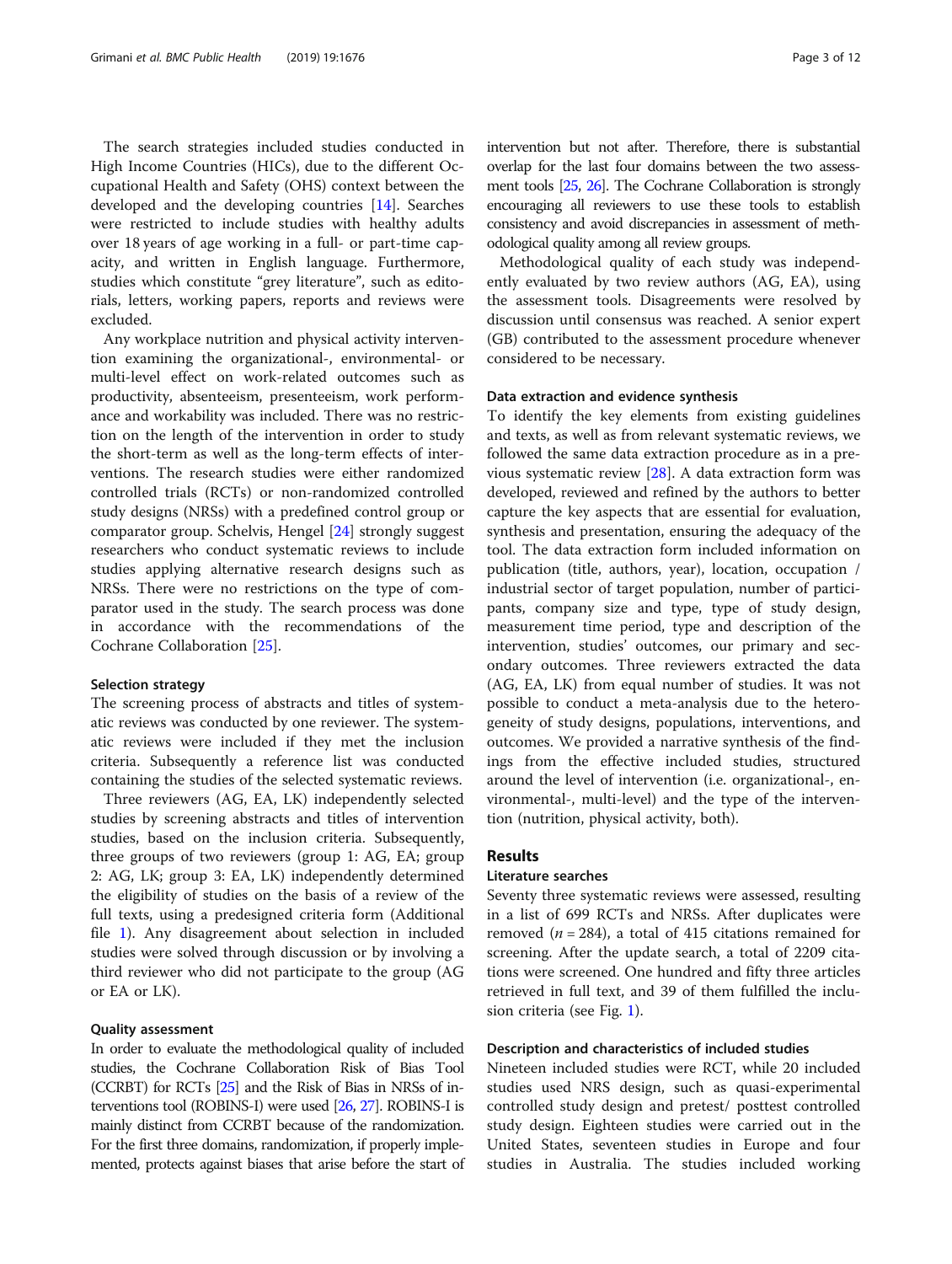

<span id="page-3-0"></span>

populations from the following sectors: health care provider or insurance, services and administration, manufacturing, communication, education and multiple sectors. Sample sizes ranged from 25 to 155,543 employees (249,175 in total; mean sample size: 6557; median sample size: 407.5). Seven studies were conducted in the 1990s, nine studies were conducted during the following decade, while twenty three of the included studies were published after 2010. The followup period ranged from 3 months to 8 years, with upwards of 12 months as the most common duration for 22 studies. The studies reported on physical activity  $(n = 22)$ , nutrition  $(n = 1)$  or both physical activity and nutrition  $(n = 16)$  interventions. The studies addressed either environmental-level  $(n = 4)$  or multi-level interventions  $(n = 35)$ . The multi-level interventions were organizational- and individual-level interventions  $(n = 14)$ , environmental- and individual-level interventions  $(n = 10)$  or environmental-, organizational- and individual-level interventions  $(n = 11)$ . The included intervention studies targeted work-related outcomes such as absenteeism, presenteeism, work performance, workability and productivity and diverse types of health-related outcomes, such as sedentary behavior, physical activity, musculoskeletal

comfort, weight loss and health risks. Two environmentallevel [\[29](#page-10-0), [30](#page-10-0)] and three multilevel intervention studies [\[31](#page-10-0)– [33](#page-10-0)] aimed either at physical activity or nutrition measured work performance using subjective and objective measurements. An environmental-level [[34\]](#page-10-0) and two multilevel intervention studies [\[35,](#page-10-0) [36](#page-11-0)] aimed at physical activity measured workability using Work Ability Index (WAI). Six multilevel intervention studies [[37](#page-11-0)–[42\]](#page-11-0) aimed either at physical activity or physical activity and nutrition measured productivity using objective and subjective measurements, such as HPQ (Health & Work Performance Questionnaire), WPAIQ (Work Productivity and Activity Impairment Questionnaire), Work Limitations Questionnaire (WLQ). Fourteen multilevel intervention studies aimed either at physical activity or physical activity and nutrition measured absenteeism. Nine of them used objective measurements (company records) [[43](#page-11-0)–[51](#page-11-0)], while five studies used subjective measurements [\[52](#page-11-0)–[56](#page-11-0)]. An environmental-level [\[57\]](#page-11-0) and ten multilevel intervention studies [\[58](#page-11-0)–[67](#page-11-0)] aimed either at physical activity or physical activity and nutrition measured multiple work-related outcomes using objective and subjective measurements.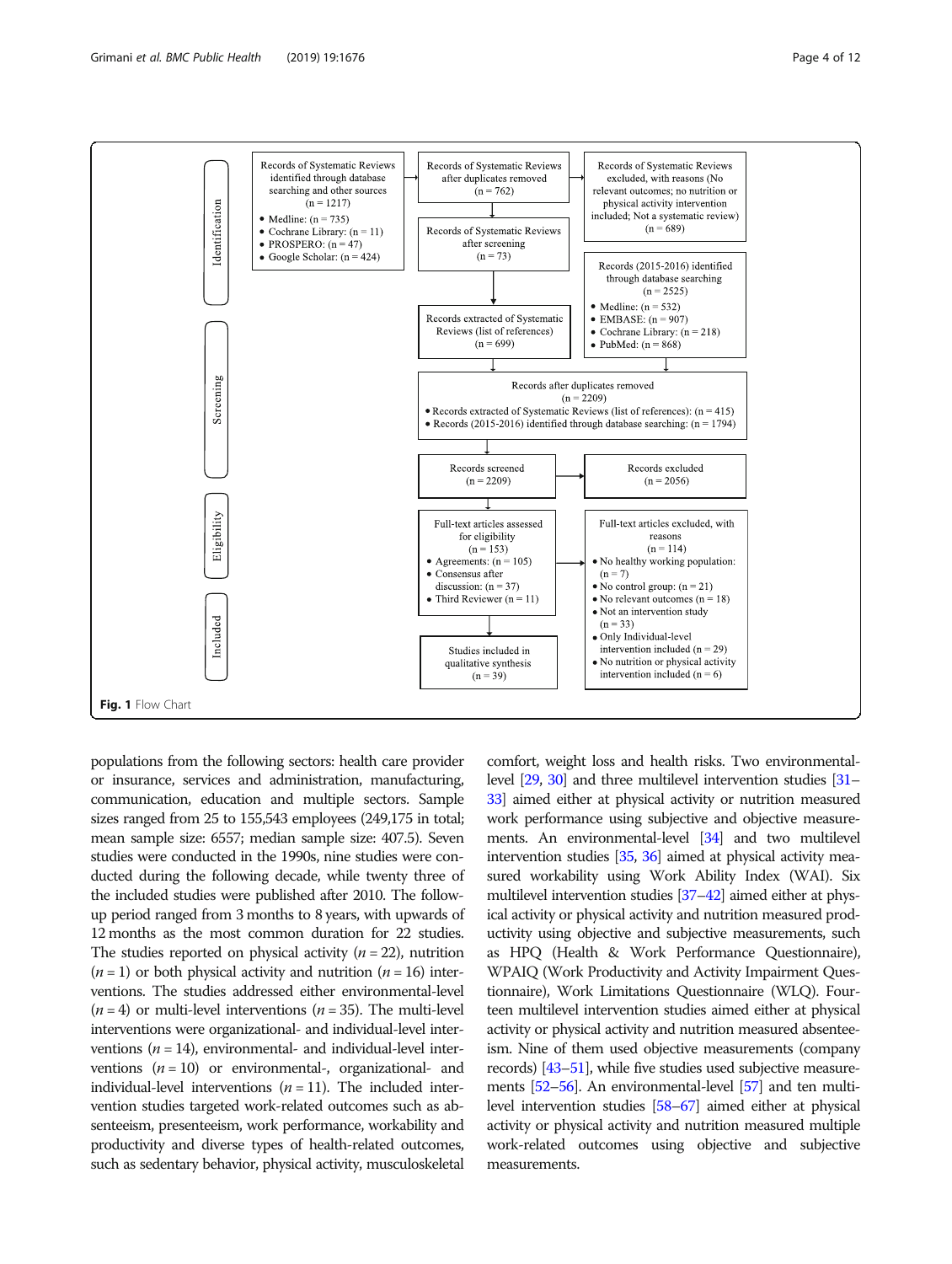Table 1 presents the characteristics of the included studies  $(N = 39)$  and the interventions they studied, while an overall description of the interventions and details of the study designs are presented in Additional file [2.](#page-9-0) The studies were stratified according to the level of intervention and the type of the intervention. Eight categories were compiled: environmental-level interventions aimed at physical activity  $(n = 4)$ ; organizational- and individual-level interventions aimed at physical activity  $(n=7)$ , at nutrition  $(n=1)$  and at both physical activity and nutrition  $(n = 6)$ ; environmental- and individuallevel interventions aimed at physical activity  $(n = 7)$  and at both physical activity and nutrition  $(n = 3)$ ; environmental-, organizational- and individual-level interventions aimed at physical activity  $(n = 4)$  and at both physical activity and nutrition  $(n = 7)$ .

# Quality assessment

The overview of risk of bias assessment of the 19 RCTs is summarized in Additional file [3](#page-9-0). The majority of the studies were assessed with a low or unclear risk of bias (see Cochrane Collaboration's recommendations).

**Table 1** Characteristics of the included studies ( $N = 39$ ) and the interventions they studied. An extended table (Additional file [2](#page-9-0)) is available in an online annex. [RCT = Randomized controlled trial; NRS=Non-randomized controlled study]

| Categories                        | Variable                                                   | Number of studies                                                   |
|-----------------------------------|------------------------------------------------------------|---------------------------------------------------------------------|
| Level of intervention             | Environmental                                              | 4 [29, 30, 34, 57]                                                  |
|                                   | Multi-level: Organizational & Individual                   | 14 [31, 33, 36, 40, 42, 43, 50, 51, 53-55, 60, 65, 66]              |
|                                   | Multi-level: Environmental & Individual                    | 10 [32, 35, 37-39, 56, 58, 62-64]                                   |
|                                   | Multi-level: Environmental, Organizational &<br>Individual | 11 [41, 44-49, 52, 59, 61, 67]                                      |
| Behavioral target of intervention | Physical Activity & Nutrition                              | 16 [40, 42-50, 52, 55, 56, 60, 63, 64]                              |
|                                   | Physical activity                                          | 22 [29-32, 34-39, 41, 51, 53, 54, 57-59, 61, 62, 65-67]             |
|                                   | Nutrition                                                  | 1[33]                                                               |
| Continent                         | Australia                                                  | 4 [29, 38, 59, 61]                                                  |
|                                   | <b>USA</b>                                                 | 18 [30, 31, 33, 37, 39, 40, 42-44, 46-48, 50, 52, 55, 56, 60,<br>62 |
|                                   | Europe                                                     | 17 [32, 34-36, 41, 45, 49, 51, 53, 54, 57, 58, 63-67]               |
| Sector/ industry                  | Health care provider or insurance                          | 9 [33, 35, 36, 40, 46, 51, 65-67]                                   |
|                                   | Services & administration                                  | 10 [29-31, 37, 41, 53, 54, 56, 57, 61]                              |
|                                   | Manufacturing                                              | 4 [44, 49, 50, 52]                                                  |
|                                   | Communication                                              | 2[38, 60]                                                           |
|                                   | Education                                                  | 1[43]                                                               |
|                                   | Multiple sectors                                           | 13 [32, 34, 39, 42, 45, 47, 48, 55, 58, 59, 62-64]                  |
| Type of study                     | RCT                                                        | 19 [30-32, 35-37, 39, 41, 42, 51, 55-58, 61-64, 66]                 |
|                                   | <b>NRS</b>                                                 | 20 [29, 33, 34, 38, 40, 43-50, 52-54, 59, 60, 65, 67]               |
| Intervention duration             | > 12 weeks                                                 | 4 [31, 35, 39, 59]                                                  |
|                                   | $>12$ months                                               | 10 [29, 32, 34, 37, 38, 40, 53, 54, 58, 61]                         |
|                                   | $\leq$ 12 months                                           | 22 [30, 36, 41-44, 46-52, 55, 56, 60, 62-67]                        |
|                                   | Not stated                                                 | 3[33, 45, 57]                                                       |
| Work-related outcomes             | Absenteeism                                                | $14 [43 - 56]$                                                      |
|                                   | Work performance                                           | $5[29-33]$                                                          |
|                                   | Workability                                                | $3 [34 - 36]$                                                       |
|                                   | Productivity                                               | $6[37-42]$                                                          |
|                                   | Multiple work-related outcomes                             | $11$ [57-67]                                                        |
| Measurement of work-related       | Objective measurement                                      | 12 [30, 31, 33, 43-51]                                              |
| outcomes                          | Subjective measurement                                     | 22 [29, 32, 34-37, 39-42, 52-56, 58-61, 64, 65, 67]                 |
|                                   | Both objective & subjective measurement                    | 5 [38, 57, 62, 63, 66]                                              |
| Other outcomes                    | Health-related or other outcomes                           | 25 [29, 30, 32, 34, 36-44, 49, 53, 54, 56, 58-61, 63-65, 67]        |
|                                   | Not stated                                                 | 14 [31, 33, 35, 45-48, 50-52, 55, 57, 62, 66]                       |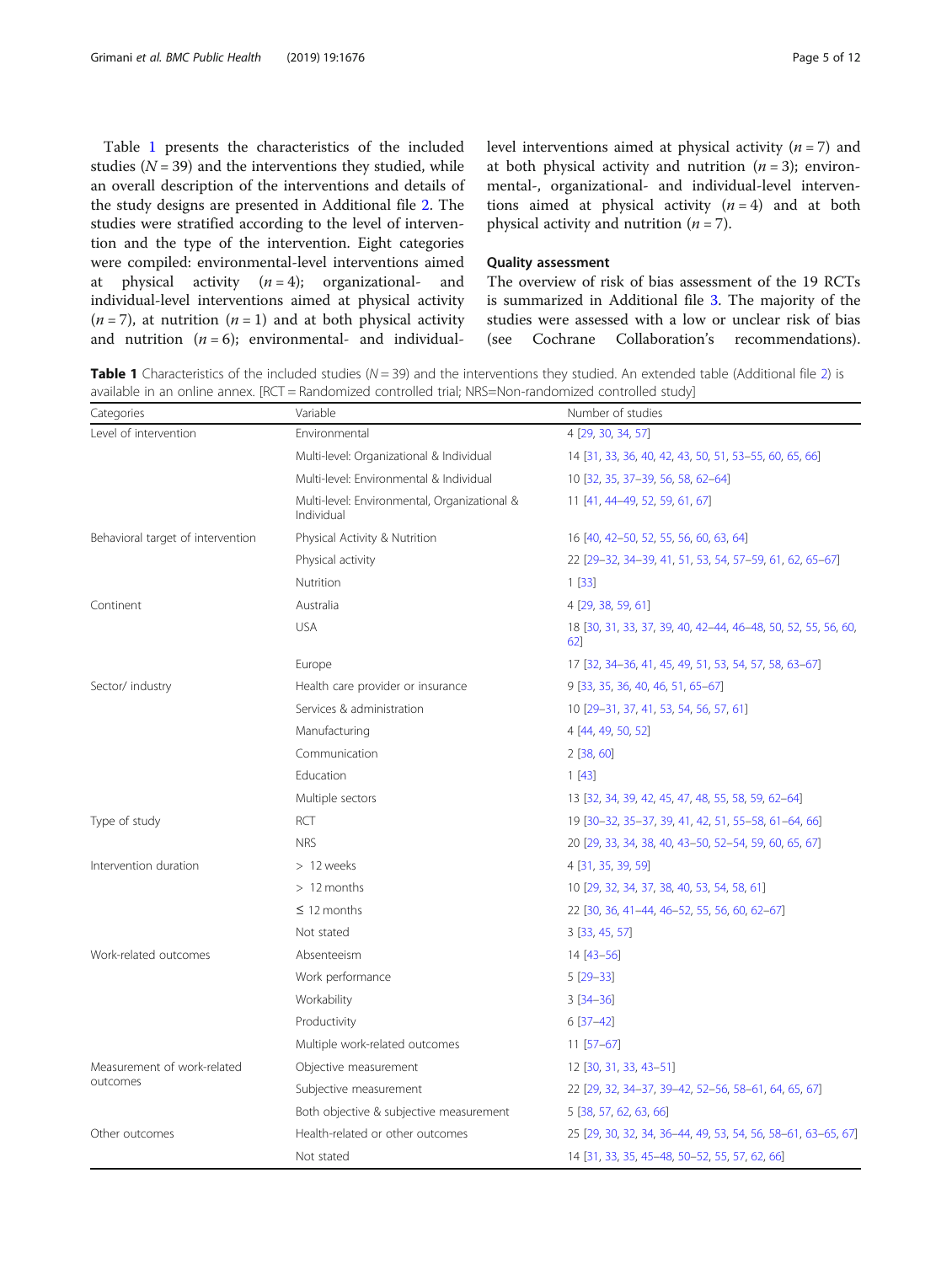Studies conducted before 2011 were assessed with an unclear risk of bias [[31](#page-10-0), [32](#page-10-0), [36](#page-11-0), [41](#page-11-0), [55](#page-11-0), [56](#page-11-0)], while more recent studies were assessed either with low [\[35](#page-10-0), [37,](#page-11-0) [39](#page-11-0), [57,](#page-11-0) [61,](#page-11-0) [63](#page-11-0), [64\]](#page-11-0) or unclear [\[30](#page-10-0), [42](#page-11-0), [58,](#page-11-0) [62](#page-11-0)] or high risk of bias [[51](#page-11-0), [66](#page-11-0)].

The overview of risk of bias assessment of the 20 NRSs is summarized in Additional file [3](#page-9-0). None of the studies discussed deviations from intended interventions. According to Cochrane Collaboration's recommendations, if there is a lack of information in one or more key domains of bias it is difficult to extract safe conclusion on which to base a judgment about risk of bias, as a result of which these studies are classified as no information. Thus, the studies were judged taking into consideration all the pre-intervention and at-intervention domains except bias due to deviations from intended interventions. The intervention studies were judged as having moderate risk of bias, as the majority of them provide sound evidence for a NRS but cannot be considered comparable to a well-performed randomized trial. Older studies (before 2011) were rated as having either moderate risk of bias [\[33](#page-10-0), [43](#page-11-0), [46,](#page-11-0) [47,](#page-11-0) [50,](#page-11-0) [52](#page-11-0), [60](#page-11-0)] or no information [[44](#page-11-0), [48\]](#page-11-0), while more recent studies were rated as having either low [\[29](#page-10-0), [53](#page-11-0), [54](#page-11-0), [59](#page-11-0)] or moderate risk of bias [[34](#page-10-0), [38](#page-11-0), [40,](#page-11-0) [45](#page-11-0)] or no information [\[65](#page-11-0), [67](#page-11-0)].

# Efficacy of workplace nutrition and/or physical activity interventions for work-related outcomes

Fourteen studies (4 RCTs and 10 NRSs) were evaluated as being effective regarding the work-related outcomes, while two more NRSs showed effects only between subgroups. However, only two studies were rated as having low risk of bias [[35](#page-10-0), [57](#page-11-0)]. The effective studies were stratified according to the level of intervention and the type of the intervention. Three categories were compiled and presented below: (i) physical activity interventions aimed at changes in the workplace physical environment  $(n = 3)$ ; (ii) nutrition and physical activity interventions aimed at changes at multi-levels of the workplace (organizationaland individual-level:  $n = 4$ ; environmental-, organizationaland individual-level:  $n = 6$ ); (iii) physical activity interventions aimed at changes at multi-levels of the workplace (organizational- and individual-level:  $n = 2$ ; environmental- and individual-level:  $n = 1$ ). The overview of effective interventions is summarized in Table [2.](#page-6-0)

# Physical activity interventions aimed at changes in the workplace physical environment

Three environmental-level intervention studies yielded statistically significant increases in workability and work performance. Ben-Ner, Hamann [[30](#page-10-0)] RCT, which included 409 participants from a American financial service company, provided treadmills for 12 months and measured work performance using objective and subjective

measurements. Physical activity was also measured yielding statistically significant effect. The study was judged as having unclear risk of bias. Coffeng, Hendriksen [\[57\]](#page-11-0) RCT, which included 412 participants from a Dutch financial service company, carried out a social and physical environmental intervention and measured its effectiveness on work performance using subjective measurement (IWPQ). The study was judged as having low risk of bias. Moreover, Gao, Nevala [\[34\]](#page-10-0) NRS, which included 45 participants from a Finish University, provided sit-stand workstations and measured workability using subjective measurement (WAI). Occupational sedentary time and musculoskeletal comfort were also measured, yielding statistically significant effects. The study was judged as having moderate risk of bias.

# Nutrition and physical activity interventions aimed at changes at multi-levels of the workplace

Three organizational- and individual-level intervention studies, which were conducted in USA, yielded statistically significant effects on absenteeism and productivity. These studies were judged as having moderate risk of bias. Aldana, Greenlaw [[43\]](#page-11-0) NRS, which included 6246 participants from education sector, conducted a 24 month wellness program and measured absenteeism using objective measurement. Lahiri and Faghri [[40](#page-11-0)] NRS, which included 72 participants from 4 nursing home facilities, carried out a 16-week incentivized Behavioral Weight Management program and measured productivity using subjective measurement (WLQ). Weight loss was also measured, resulting in statistically significant effects. Schultz, Lu [[50\]](#page-11-0) NRS, which included 4189 participants from a manufacturing company, conducted a 36-month workplace health promotion program and measured absenteeism using objective measurement. An additional NRS, which included 543 participants from communication sector, conducted a 24-month health enhancement program and measured self-reported absenteeism and health risks. The study, which was judged as having moderate risk of bias, yielded statistically significant effects, however only between subgroups [\[60\]](#page-11-0).

Six environmental-, organizational- and individuallevel intervention studies yielded statistically significant reductions in absenteeism using objective measurements. Bertera [\[44\]](#page-11-0) NRS, which was classified as no information, included 43,888 participants from an American manufacturing company and conducted a 20 month multicomponent program. Braun, Bambra [[45](#page-11-0)] NRS, which was judged as having moderate risk of bias, included 155 participants from British public and private sector and conducted a Better Health at Work Award program. Conrad, Riedel [[46\]](#page-11-0) included two NRSs which were conducted in USA at Blue Cross Blue Shield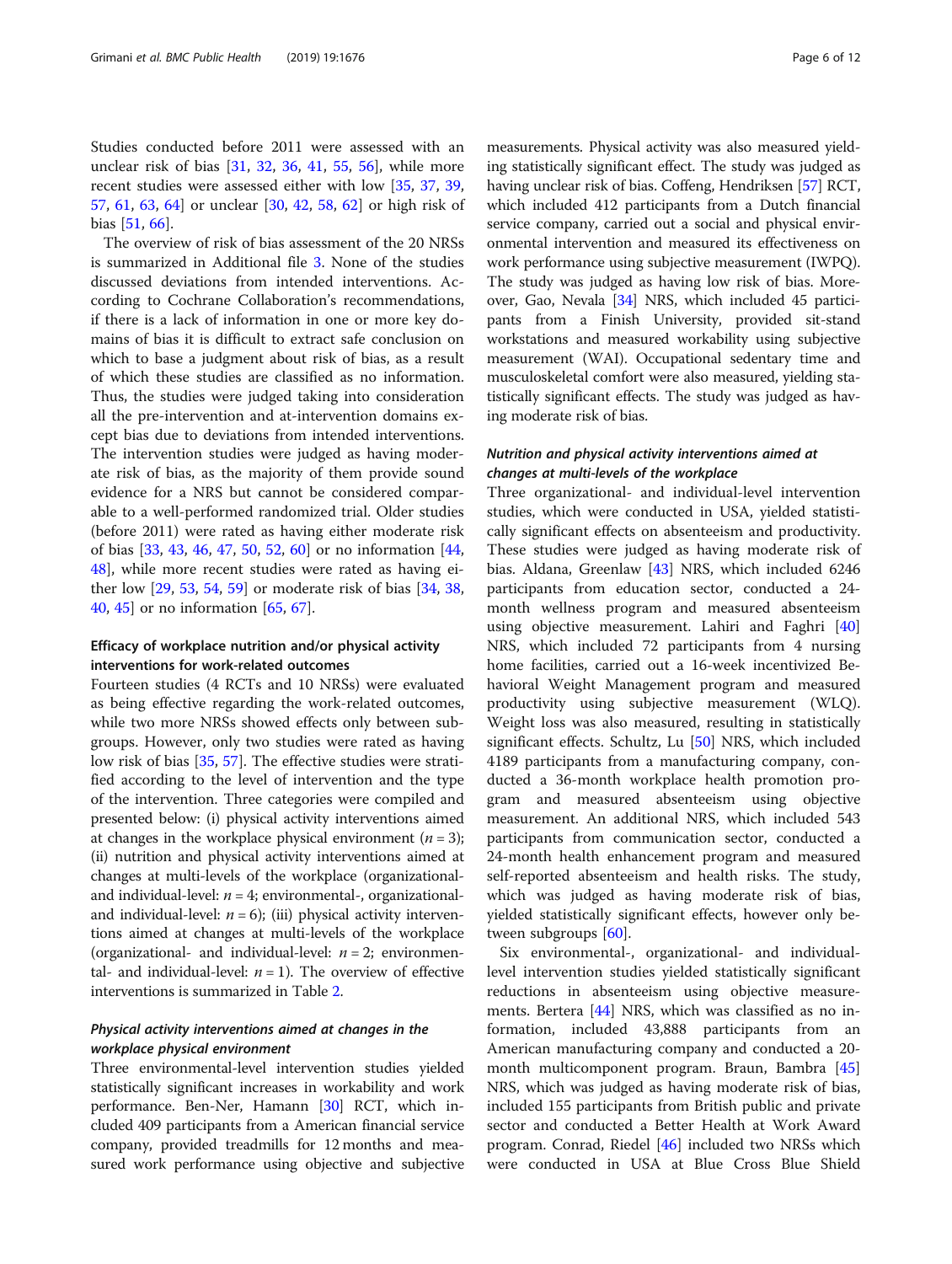<span id="page-6-0"></span>

|                                             |                                     | Table 2 Effective interventions on work-related outcomes                |                                                                                   |                                                                     |                                                                                           |                                                                                     |                              |
|---------------------------------------------|-------------------------------------|-------------------------------------------------------------------------|-----------------------------------------------------------------------------------|---------------------------------------------------------------------|-------------------------------------------------------------------------------------------|-------------------------------------------------------------------------------------|------------------------------|
|                                             |                                     |                                                                         | Characteristics                                                                   | Intervention                                                        | Primary outcomes                                                                          | Secondary outcomes                                                                  | Quality                      |
| Environmental                               | Physical<br>Activity                | $\overline{\sigma}$<br>Ben-Ner, et a<br>[30] <sup>b</sup>               | $Ti$ 12 months; $N = 409$<br>USA; RC                                              | Treadmill desk                                                      | (objective & subjective<br>Work performance<br>measurement)                               | Physical activity (objective<br>measurement)                                        | Risk of bias<br>Unclear      |
|                                             |                                     | Coffeng, et al.<br>57 <sup>a</sup>                                      | Netherlands; RCT; N = 412                                                         | environmental intervention<br>Social& physical                      | (subjective measurement)<br>Work performance                                              | $\leq$                                                                              | Low Risk of<br>bias          |
|                                             |                                     | Gao, et al. [34] <sup>b</sup>                                           | Quasi-experimental con-<br>trolled study; 6 months; $N = 45$<br>Finland;          | Sit-stand workstations                                              | Workability (subjective<br>measurement)                                                   | &musculoskeletal comfort (subjective<br>Occupational sedentary time<br>measurement) | Moderate<br>Risk of bias     |
| Organizational,<br>Multilevel<br>Individual | Activity &<br>Nutrition<br>Physical | Aldana, et al.<br>[43] <sup>a</sup>                                     | USA; Quasi-experimental con-<br>trolled study; 24 months; N =<br>6246             | WCSD Wellness Program                                               | Absenteeism (objective<br>measurement)                                                    | $\stackrel{\triangle}{\geq}$                                                        | Moderate<br>Risk of bias     |
|                                             |                                     | Lahiri and Faghri<br>[40] <sup>b</sup>                                  | USA; NRS; 16 weeks; N = 72                                                        | Incentivized Behavioral<br>Weight Management<br>Program             | Productivity (subjective<br>measurement)                                                  | Weight loss                                                                         | Risk of bias<br>Moderate     |
|                                             |                                     | Loeppke, et al.<br>[60] <sup>b</sup>                                    | USA; NRS; 36 months; N = 543                                                      | Health enhancement<br>program                                       | (subjective measurement)<br>*Significant results only<br>between subgroups<br>Absenteeism | Health risks (subjective<br>measurement)                                            | Moderate<br>Risk of bias     |
|                                             |                                     | Schultz, et al.<br>$[50]$ <sup>a</sup>                                  | USA; NRS; 36 months; $N = 4189$                                                   | Workplace Health Promotion<br>Program                               | Absenteeism (objective<br>measurement)                                                    | $\stackrel{\triangle}{\geq}$                                                        | Risk of bias<br>Moderate     |
|                                             | Physical<br>Activity                | Schwarz and<br>Hasson [66] <sup>a</sup><br>von Thiele                   | Sweden; RCT; 12 months; N = 177                                                   | Physical Exercise (PE)                                              | Workability (subjective<br>measurement)                                                   | $\leq$                                                                              | High Risk<br>of bias         |
|                                             |                                     | $\overline{\sigma}$<br>Schwarz, et a<br>[65] <sup>b</sup><br>von Thiele | Sweden; quasi-experimental con-<br>trolled study; 24 months; N = 202              | Integration program                                                 | Workability &Productivity<br>measurements)<br>(subjective                                 | Health promotion, Integration,<br>Kaizen, health (self-reported<br>measurements)    | Information<br>$\frac{1}{2}$ |
| Environmental,<br>Multilevel<br>Individual  | Physical<br>Activity                | Jakobsen, et al<br>$[35]$ <sup>a</sup>                                  | Denmark; RCT; 10 weeks; N = 200                                                   | WORK (workplace physical<br>exercise)                               | Workability (subjective<br>measurement)                                                   | $\stackrel{\triangleleft}{\geq}$                                                    | Low Risk of<br>bias          |
| Environmental<br>Multilevel                 | Activity &<br>Physical              | Bertera [44] <sup>a</sup>                                               | USA; pretest/ posttest controlled<br>study; 20 months; $N = 43,888$               | (with 41 intervention sites)<br>Multicomponent program              | Absenteeism (objective<br>measurement)                                                    | $\stackrel{\triangleleft}{\geq}$                                                    | Risk of bias<br>Moderate     |
| Organizational,<br>Individual               | Nutrition                           | Bertera [52] <sup>b</sup>                                               | USA; pretest/ posttest controlled<br>study; 24 months; N = 14,279                 | Multicomponent program                                              | Absenteeism (subjective<br>*Significant results only<br>between subgroups<br>measurement) | Behavioral risk factors (subjective<br>measurement)                                 | Information<br>$\frac{1}{2}$ |
|                                             |                                     | Braun, et al. [45] <sup>a</sup>                                         | UK; quasi-experimental controlled<br>$= 155,543$<br>study; N                      | Better Health atWork Award<br>Silver Award)                         | Absenteeism (objective<br>measurement)                                                    | $\leq$                                                                              | Risk of bias<br>Moderate     |
|                                             |                                     | Conrad, et al<br>46 <sup>a</sup>                                        | experimental controlled study; 24<br>USA (Michigan); quasi-<br>months; $N = 1449$ | HRA, screening, counseling&<br>Go to Health intervention<br>program | Absenteeism (objective<br>measurement)                                                    | $\lesssim$                                                                          | Risk of bias<br>Moderate     |
|                                             |                                     |                                                                         | USA (Indiana); quasi-experimental<br>controlled study; 8 years; N = 746           | 'Alive and Well" program&<br>health check                           | Absenteeism (objective<br>measurement)                                                    | $\stackrel{\triangleleft}{\geq}$                                                    | Risk of bias<br>Moderate     |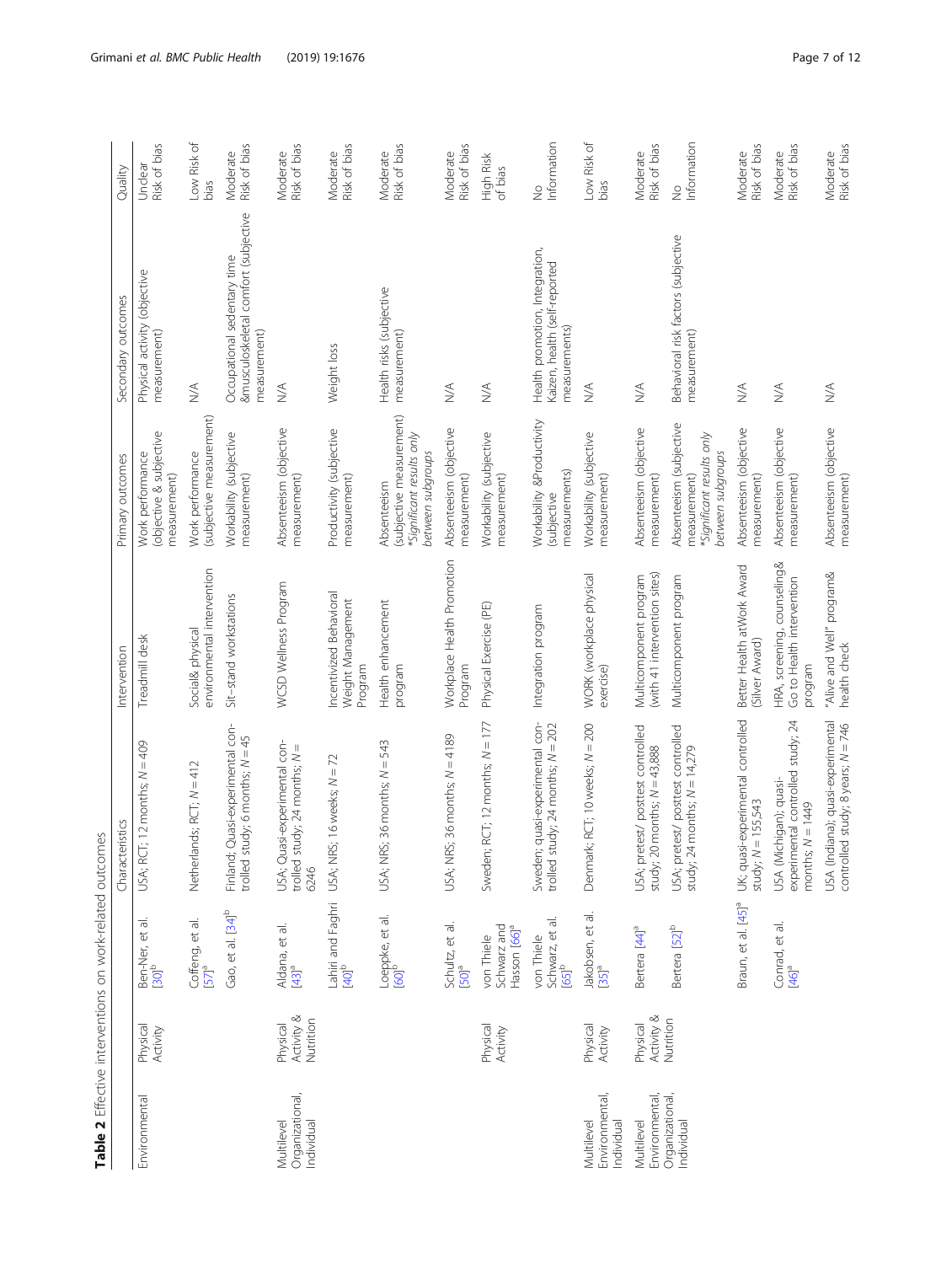| Table 2 Effective interventions on work-related outcomes (Continued)                |                                     |                                                                                     |                       |                                        |               |                          |
|-------------------------------------------------------------------------------------|-------------------------------------|-------------------------------------------------------------------------------------|-----------------------|----------------------------------------|---------------|--------------------------|
|                                                                                     |                                     | Characteristics                                                                     | Intervention          | Primary outcomes Secondary outcomes    |               | Quality                  |
|                                                                                     |                                     | Jones, et al. [47] <sup>a</sup> USA; NRS; 36 months; N = 1893 LIVE FOR LIFE program |                       | Absenteeism (objective<br>measurement) |               | Risk of bias<br>Moderate |
|                                                                                     | Knight, et al.<br>[48] <sup>a</sup> | USA; NRS; 36 months; $N = 4972$                                                     | LIVE FOR LIFE program | Absenteeism (objective<br>measurement) | $\frac{1}{2}$ | Information<br>$\geq$    |
| b: Effective on primary and secondary outcomes<br>: Effective on primary outcome(s) |                                     |                                                                                     |                       |                                        |               |                          |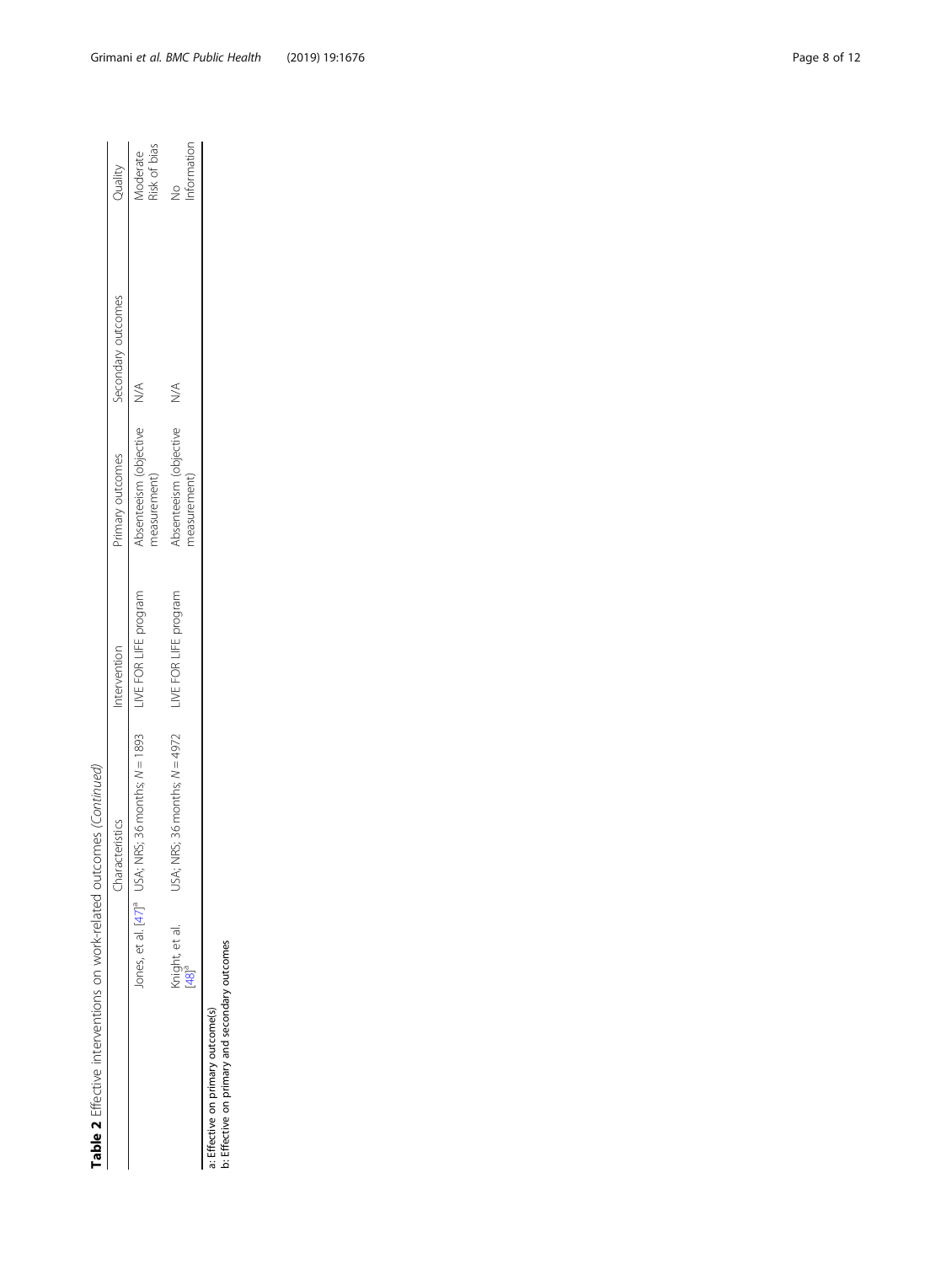companies and were judged as having moderate risk of bias. The first studies included 1449 participants and received a 24-month "Go to health" program with screening and counseling, while the second study included 746 participants who received an 8-year "Alive and Well" program with health check. Jones, Bly [[47](#page-11-0)] and Knight, Goetzel [[48\]](#page-11-0) NRSs conducted the same 36-month "Live for Life" program. The former included 1893 American workers from Johnson & Johnson Company and was judged as having moderate risk of bias while the latter included 4972 employees from Duke University and was classified as no information. An additional NRS, which included 14,279 participants from an American manufacturing company, conducted a 24-month multicomponent program to measure self-reported absenteeism and behavioral risk factors. The study, which was judged as having moderate risk of bias, yielded statistically significant effects only between subgroups [\[52\]](#page-11-0).

# Physical activity interventions aimed at changes at multilevels of the workplace

Two organizational- and individual-level intervention studies, which were conducted in Sweden, yielded statistically significant increases in workability and productivity. Von Thiele Schwarz and Hasson [\[66](#page-11-0)] RCT, which included 177 participants from a large public dental health care organization, used a 12-month physical exercise intervention to measure workability using subjective measurement (WAI). The study was judged as having high risk of bias. Moreover, von Thiele Schwarz, Augustsson [[65\]](#page-11-0) NRS, which included 202 participants from 12 hospital units, used a 24-month integration program to measure workability and productivity using subjective measurement (WAI & HPQ, respectively). Health promotion, integration, kaizen and health were also measured, resulting in statistically significant effects. Due to insufficient data, the study was classified as no information. Furthermore, an environmental- and individual-level RCT, which included 200 female healthcare workers from 3 Danish hospitals, conducted 10 week workplace physical exercise with coaching sessions and ergonomic counseling to measure workability using subjective measurement (WAI). The study, which was judged as having low risk of bias, yielded statistically significant effects [\[35](#page-10-0)].

# **Discussion**

# Main findings

This systematic review sought to evaluate the effectiveness of workplace health promotion interventions, aimed at physical activity and/or nutrition, on productivity, absenteeism, work performance and workability. Only multilevel interventions, with components aimed at the workplace organization and/or physical work environment were included. The most frequently evaluated interventions were multi-level initiatives that included components focused on individuals, such as counseling, combined with components focusing on workplace environmental and/or organizational levels. A total of 39 studies, 19 RCTs and 20 NRSs, were included. The majority of studies were conducted in USA and Europe. There was a substantial increase in relevant published studies from 2010 onwards. Nearly 28% of the included studies were high quality, while 56% were of medium quality. The medium quality of the included studies was due to missing information considering the domains of bias.

Most of the studies measured absenteeism rather than productivity. This was perhaps to be expected, given that absenteeism data are easily and objectively assessed using workplace personnel records. Productivity on the other hand is arguably a more complex construct to measure [[9\]](#page-10-0). Presenteeism, going to work while sick, is a significant problem, which accounts for a larger proportion of productivity losses compared to absenteeism and needs to be considered. However, the presenteeism literature is young and heterogeneous, thus, there was only limited evidence of a relationship between physical activity and presenteeism. Nevertheless, existing studies suggest that encouraging employees to be more physically active and reducing sitting can reduce presenteeism [[10](#page-10-0), [40\]](#page-11-0).

Due to the lack of studies that have evaluated the impact of workplace interventions on other work-related outcomes, such as workability and work performance, knowledge appears to be limited. It is therefore difficult to draw general conclusions about the effects of interventions on a particular outcome as only a few studies have been conducted. In addition, there is an inherent problem in how the various work-related outcomes are measured, as there is no so-called gold standard for these types of outcomes. Few of the included studies have used the same questionnaires, and in some cases the same questionnaires are used to measure different outcomes. For instance, the World Health Organization Health and Work Performance Questionnaire (WHO-HPQ) was used to measure productivity, presenteeism and work performance. This makes it difficult to compare the results of the studies and to draw general conclusions about the impact of the initiatives.

Finally, the knowledge about the impact of the effects is limited as many of the included studies have had too short follow-up times, such as 4 weeks. Changes in work-related outcomes may have occurred after the final follow-up measurements have been completed. It takes time for a health promotion effect to lead to an improvement in physical activity and/or eating habits, which in turn is expected to lead to an improvement in work-related outcomes.

Overall, fourteen interventions were evaluated as being effective. Seven of these showed significant reductions in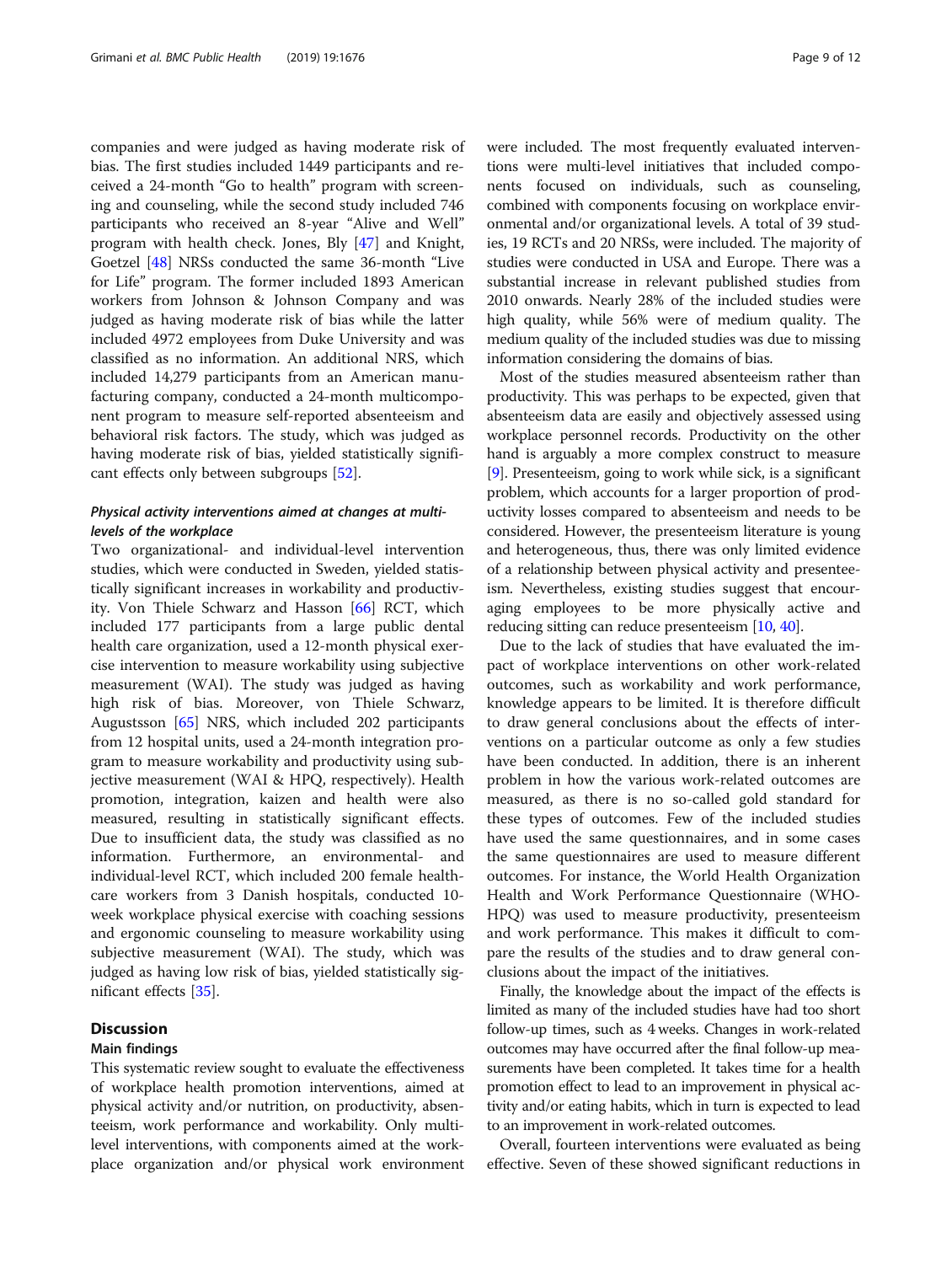<span id="page-9-0"></span>absenteeism (6 studies with moderate risk of bias and 1 study with no information), two studies showed effects on work performance (1 study with unclear risk of bias and 1 study with low risk of bias), three studies showed effects on workability (1 study with low risk of bias, 1 study with high risk of bias and 1 study with moderate risk of bias), one study showed effects on productivity (moderate risk of bias) and one study showed effects on both workability and productivity (no information). Two more studies showed effects on absenteeism only between subgroups (1 study with moderate risk of bias and 1 study with no information).

## Strengths and limitations

One of the strengths of this systematic review is the comprehensive search strategy used across major electronic databases, that facilitated a more evidence-based approach to literature searching. Moreover, inclusion of study designs other than RCTs is important in evaluating complex interventions, such as workplace health promotion interventions, as the implementation of an RCT may be difficult and/or ethically inappropriate in practice. Each included study in this review was comprehensively selected, assessed, data extracted and quality assessed by two review authors independently to minimize potential biases in the review process. Another important strength is the use of two methodological quality assessment tools, both recommended by Cochrane Collaboration, to assess the risk of bias of the included RCTs and NRSs. A limitation of this review is that studies in languages other than English, as well as unpublished studies ("grey" literature) were excluded. As a consequence, some useful and relevant studies might have been missed. In addition, all included studies were from high-income countries, restricting the generalizability of the results. Furthermore, the heterogeneous study components rendered a meta-analysis impossible.

## Conclusions and implications for future research

The scientific evidence of the present systematic review shows that it is possible to influence work-related outcomes, especially absenteeism, positively through health promotion efforts that include components aimed at the workplace's physical work environment and organisational structure. Those studies showing reductions in absenteeism, evaluated long-term effects of nutritional behaviour and physical activity interventions in large populations, using objective measurements. The results of two high-quality RCTs and medium-quality studies indicate that efforts aimed at the workplace's organizational structure and/or physical work environment can yield a positive impact on productivity, work performance and workability. However, there is still a lack of sufficient evidence regarding the impact of interventions on

productivity, work performance and workability and thus more research is needed. In order to draw further conclusions regarding work-related outcomes in controlled highquality studies, long-term follow-up using objective outcomes and/or quality assured questionnaires are required.

These results are likely to be meaningful for workers, employers and the policymakers who are involved in decision-making. Stakeholders can implement many health promotion programs and need to set priorities. The lack of information or the insufficient estimations regarding the work-related outcomes can lead to a sub-optimal allocation of available resources, and thus to forgone benefits from other and more advantageous health promotion programs. Furthermore, given that individuals spend the majority of their waking hours at the workplace, workplaces are ideal locations to implement effective health and wellness interventions that can reduce the burden associated with productivity loss. This review can serve as a guide for effective interventions targeting physical activity and/or nutrition and the positive changes of work-related outcomes, helping to set out policy priorities within Occupational Health and Safety.

## Supplementary information

Supplementary information accompanies this paper at [https://doi.org/10.](https://doi.org/10.1186/s12889-019-8033-1) [1186/s12889-019-8033-1.](https://doi.org/10.1186/s12889-019-8033-1)

Additional file 1. Search strategy and form of eligibility criteria. Additional file 2. Characteristics and results of included studies. Additional file 3. Risk of bias in included studies.

#### Abbreviations

AMSTAR: Assessment of Multiple Systematic Reviews; CCRBT: Cochrane Collaboration Risk of Bias Tool; Embase: Excerpta Medica Database; HICs: High Income Countries; HPQ: Health & Work Performance Questionnaire; IWPQ: Individual Work Performance Questionnaire; MEDLINE: Medical Literature Analysis and Retrieval System Online; MeSH: Medical Subject Headings; NRS: Non-randomized controlled study design; OHS: Occupational Health and Safety; PICOS: Population, Intervention, Comparison, Outcome, Study design; PRISMA: Preferred Reporting Items for Systematic Reviews and Meta-Analyses; RCT: Randomized Control Trial; ROBINS-I: Risk of Bias in non-randomized studies of interventions; WAI: Work Ability Index; WHO-HPQ: World Health Organization Health and Work Performance Questionnaire; WLQ: Work Limitations Questionnaire; WPAIQ: Work Productivity and Activity Impairment Questionnaire

#### Acknowledgments

The authors gratefully acknowledge the Karolinska Institutet University Library staff, Carl Gornitzki and Susanne Gustafsson, for their time and expertise in developing and running the search strategy. The authors also thank Gunnar Bergstrom, for his contribution to the assessment procedure.

#### Authors' contributions

AG: Was the lead author and contributed to the study design, screening process and eligibility process (as a reviewer), data extraction, methodological quality evaluation. EA: Contributed to the screening process and eligibility process (as a reviewer) and methodological quality evaluation. LK: Was the study supervisor and contributed to the screening process and eligibility process (as a reviewer), data extraction, methodological quality evaluation (as a consultant reviewer) and revised the paper critically and contributed to it intellectually. All the authors have read and approved the final version of the manuscript.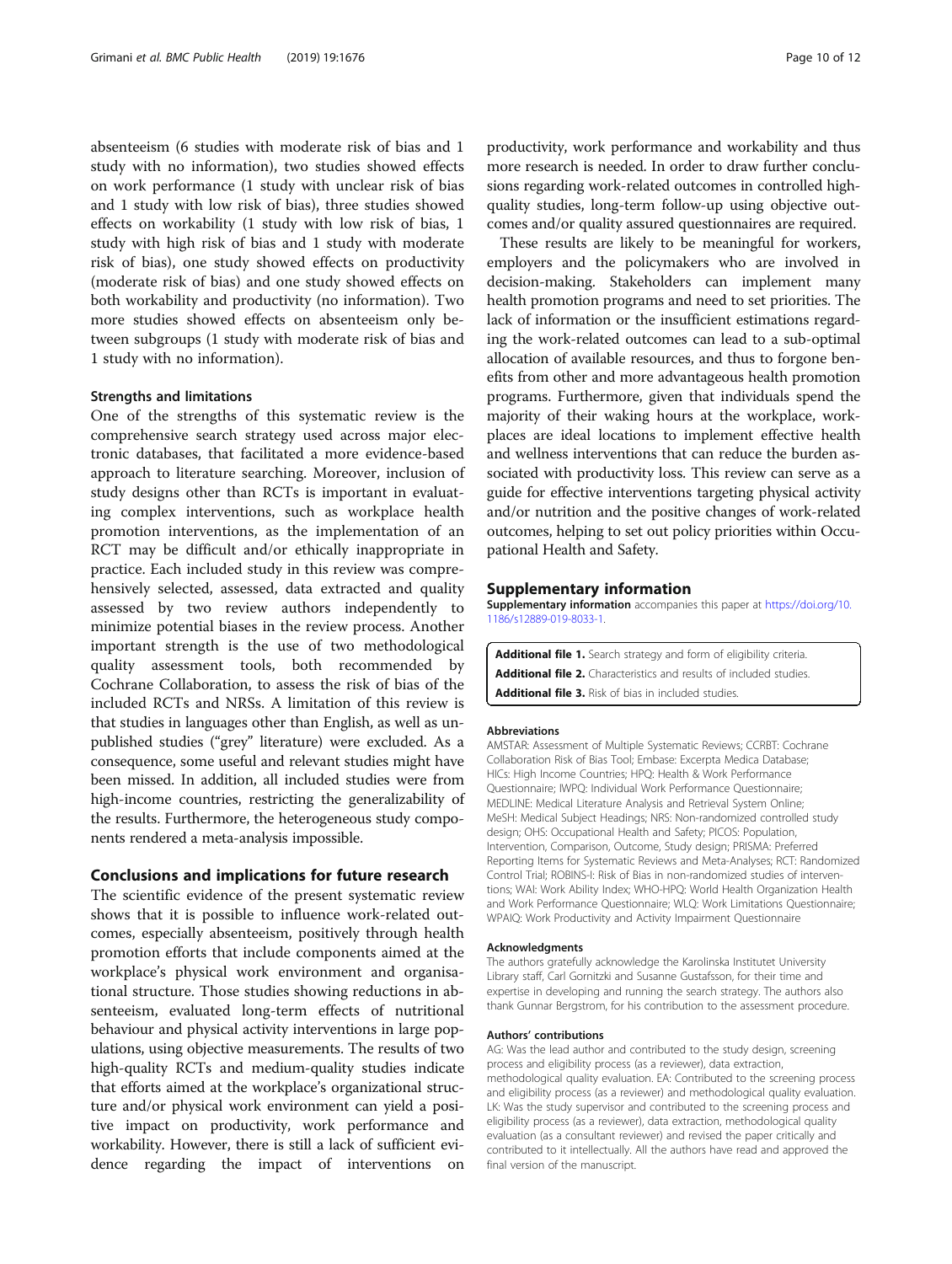## <span id="page-10-0"></span>Funding

This work was supported by the Public Health Agency of Sweden (Folkhälsomyndigheten). The funding body did not play a role in the design of the study, the collection, analysis, interpretation of data, or in writing the manuscript.

#### Availability of data and materials

This paper is a systematic review of previously published data. All data generated or analysed during this study are included in this published article (and its Additional files).

# Ethics approval and consent to participate

Not applicable.

## Consent for publication

Not applicable.

#### Competing interests

The authors declare that they have no competing interests.

#### Author details

<sup>1</sup>Unit of Intervention and Implementation Research for Worker Health, Institute of Environmental Medicine, Karolinska Institutet, Nobels väg 13, Box 210, SE 171 77 Stockholm, Sweden. <sup>2</sup>Warwick Business School, University of Warwick, Coventry, UK.

## Received: 22 July 2019 Accepted: 4 December 2019 Published online: 12 December 2019

#### References

- 1. Ding D, Lawson KD, Kolbe-Alexander TL, Finkelstein EA, Katzmarzyk PT, Van Mechelen W, et al. The economic burden of physical inactivity: a global analysis of major non-communicable diseases. Lancet. 2016;388(10051): 1311–24.
- 2. Dohrn M, Kwak L, Oja P, Sjöström M, Hagströmer M. Replacing sedentary time with physical activity: a 15-year follow-up of mortality in a national cohort. Clin Epidemiol. 2018;10:179.
- 3. Burton WN, Conti DJ, Chen CY, Schultz AB, Edington DW. The role of health risk factors and disease on worker productivity. J Occup Environ Med. 1999; 41(10):863–77.
- 4. Schultz AB, Chen CY, Edington DW. The cost and impact of health conditions on presenteeism to employers: a review of the literature. Pharmacoeconomics. 2009;27(5):365–78.
- 5. Hutchinson AD, Wilson C. Improving nutrition and physical activity in the workplace: a meta-analysis of intervention studies. Health Promot Int. 2011; 27(2):238–49.
- 6. Van Dongen JM, Proper KI, Van Wier MF, Van der Beek AJ, Bongers PM, Van Mechelen W, et al. Systematic review on the financial return of worksite health promotion programmes aimed at improving nutrition and/or increasing physical activity. Obes Rev. 2011;12(12):1031–49.
- 7. Commissaris DA, Huysmans MA, Mathiassen SE, Srinivasan D, Koppes L, Hendriksen IJ. Interventions to reduce sedentary behavior and increase physical activity during productive work: a systematic review. Scand J Work Environ Health. 2016;42(3):181–91.
- 8. Weerasekara YK, Roberts SB, Kahn MA, LaVertu AE, Hoffman B, Das SK. Effectiveness of workplace weight management interventions: a systematic review. Curr Obes Rep. 2016;5(2):298–306.
- Pereira MJ, Coombes BK, Comans TA, Johnston V. The impact of onsite workplace health-enhancing physical activity interventions on worker productivity: a systematic review. Occup Environ Med. 2015;72(6):401–12.
- 10. Cancelliere C, Cassidy JD, Ammendolia C, Côté P. Are workplace health promotion programs effective at improving presenteeism in workers? A systematic review and best evidence synthesis of the literature. BMC Public Health. 2011;11(1):395.
- 11. Odeen M, Magnussen LH, Maeland S, Larun L, Eriksen HR, Tveito TH. Systematic review of active workplace interventions to reduce sickness absence. Occup Med. 2013;63(1):7–16.
- 12. Fitzgerald S, Kirby A, Murphy A, Geaney F, Perry IJ. A cost-analysis of complex workplace nutrition education and environmental dietary modification interventions. BMC Public Health. 2017;17(1):49.
- 13. Ilmarinen J. Work ability--a comprehensive concept for occupational health research and prevention. Scand J Work Environ Health. 2009;35(1):1–5.
- 14. Tompa E, Dolinschi R, de Oliveira C, Amick BC 3rd, Irvin E. A systematic review of workplace ergonomic interventions with economic analyses. J Occup Rehabil. 2010;20(2):220–34.
- 15. Stokols D. Establishing and maintaining healthy environments. Toward a social ecology of health promotion. Am Psychol. 1992;47(1):6–22.
- 16. Booth SL, Sallis JF, Ritenbaugh C, Hill JO, Birch LL, Frank LD, et al. Environmental and societal factors affect food choice and physical activity: rationale, influences, and leverage points. Nutr Rev. 2001;59(3):S21–36.
- 17. Engbers LH, van Poppel MNM, Paw MJMCA, van Mechelen W. Worksite health promotion programs with environmental changes: a systematic review. Am J Prev Med. 2005;29(1):61–70.
- 18. Oakman J, Neupane S, Proper KI, Kinsman N, Nygard CH. Workplace interventions to improve work ability: a systematic review and meta-analysis of their effectiveness. Scand J Work Environ Health. 2018;44(2):134–46.
- 19. Moher D, Shamseer L, Clarke M, Ghersi D, Liberati A, Petticrew M, et al. Preferred reporting items for systematic review and meta-analysis protocols (PRISMA-P) 2015 statement. Syst Rev. 2015;4:1.
- 20. Shamseer L, Moher D, Clarke M, Ghersi D, Liberati A, Petticrew M, et al. Preferred reporting items for systematic review and meta-analysis protocols (PRISMA-P) 2015: elaboration and explanation. BMJ. 2015;349:g7647.
- 21. Shea BJ, Grimshaw JM, Wells GA, Boers M, Andersson N, Hamel C, et al. Development of AMSTAR: a measurement tool to assess the methodological quality of systematic reviews. BMC Med Res Methodol. 2007;7:10.
- 22. Huang M, Neveol A, Lu Z. Recommending MeSH terms for annotating biomedical articles. J Am Med Inform Assoc. 2011;18(5):660–7.
- 23. Methley AM, Campbell S, Chew-Graham C, McNally R, Cheraghi-Sohi S. PICO, PICOS and SPIDER: a comparison study of specificity and sensitivity in three search tools for qualitative systematic reviews. BMC Health Serv Res. 2014;14:579.
- 24. Schelvis RMC, Hengel KMO, Burdorf A, Blatter BM, Stnjk JE, van der Beek AJ. Evaluation of occupational health interventions using a randomized controlled trial: challenges and alternative research designs. Scand J Work Environ Health. 2015;41(5):491–503.
- 25. Higgins J, Green, S editor. Cochrane Handbook for Systematic Reviews of Interventions The Cochrane Collaboration; 2011.
- 26. Sterne JAC, Hernan MA, Reeves BC, Savovic J, Berkman ND, Viswanathan M, et al. ROBINS-I: a tool for assessing risk of bias in non-randomised studies of interventions. BMJ. 2016;355:i4919.
- 27. Schünemann HJ, Cuello C, Akl EA, Mustafa RA, Meerpohl JJ, Thayer K, et al. GRADE guidelines: 18. How ROBINS-I and other tools to assess risk of bias in nonrandomized studies should be used to rate the certainty of a body of evidence. J Clin Epidemiol. 2018;111:105–14.
- 28. Grimani A, Bergström G, Casallas MIR, Aboagye E, Jensen I, Lohela-Karlsson M, et al. Economic evaluation of occupational safety and health interventions from the employer perspective: A systematic review. J Occup Environ Med. 2018;60(2):147.
- 29. Alkhajah TA, Reeves MM, Eakin EG, Winkler EA, Owen N, Healy GN. Sit-stand workstations: a pilot intervention to reduce office sitting time. Am J Prev Med. 2012;43(3):298–303.
- 30. Ben-Ner A, Hamann DJ, Koepp G, Manohar CU, Levine J. Treadmill workstations: the effects of walking while working on physical activity and work performance. PLoS One. 2014;9(2):e88620.
- 31. Galinsky T, Swanson N, Sauter S, Dunkin R, Hurrell J, Schleifer L. Supplementary breaks and stretching exercises for data entry operators: a follow-up field study. Am J Ind Med. 2007;50(7):519–27.
- 32. Puig-Ribera A, McKenna J, Gilson N, Brown WJ. Change in work day step counts, wellbeing and job performance in Catalan university employees: a randomised controlled trial. Promot Educ. 2008;15(4):11–6.
- 33. Trudeau JV, Deitz DK, Cook RF. Utilization and cost of behavioral health services: employee characteristics and workplace health promotion. J Behav Health Serv Res. 2002;29(1):61–74.
- 34. Gao Y, Nevala N, Cronin NJ, Finni T. Effects of environmental intervention on sedentary time, musculoskeletal comfort and work ability in office workers. EJSS (Champaign). 2016;16(6):747–54.
- 35. Jakobsen MD, Sundstrup E, Brandt M, Jay K, Aagaard P, Andersen LL. Physical exercise at the workplace prevents deterioration of work ability among healthcare workers: cluster randomized controlled trial. BMC Public Health. 2015;15:1174.